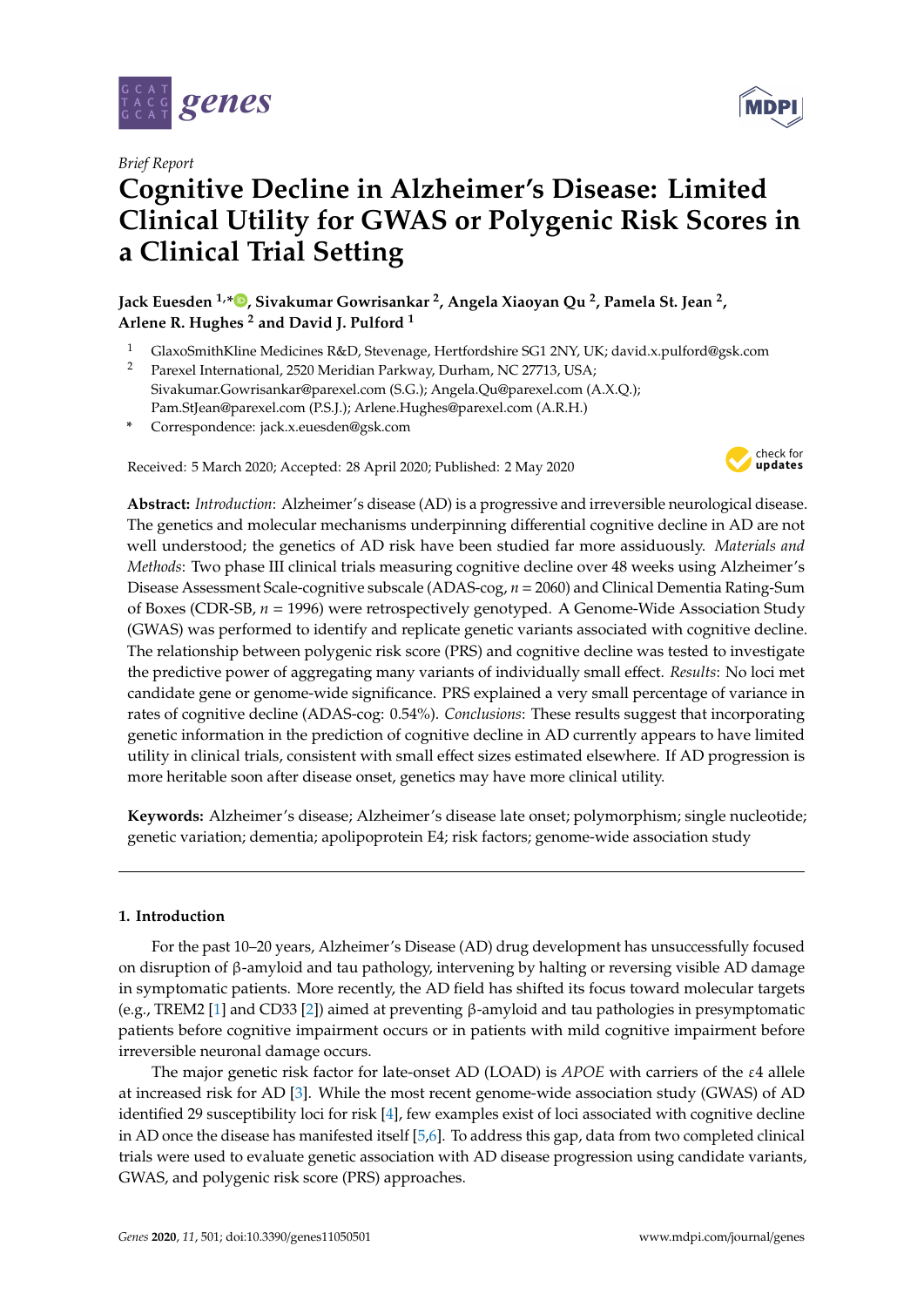# **2. Materials and Methods**

#### *2.1. Study Population*

The analysis population was derived from two 54-week placebo-controlled parallel-group phase III studies AVA102670 and AVA102672 [\[7\]](#page-5-6) designed to investigate the effect of rosiglitazone maleate extended release (XR) on cognitive decline. The genetic analysis population was drawn from the Intent to Treat (ITT) population: all randomised subjects who received at least one dose of investigational product/placebo and met the inclusion/exclusion criteria. The clinical trials failed to show a benefit of rosiglitazone over the placebo; therefore, subjects were pooled across the treatment arms for this analysis. The analysis was restricted to patients diagnosed with mild to moderate AD who provided written informed consent for genetic research, a DNA sample, and were successfully genotyped. Analysis was also restricted to White/Caucasian/European patients to mitigate confounding due to population-specific differences in genotype frequency. Ethics approval for this genetic analysis and oversight were provided by the Advarra Institutional Review Board (sponsor protocol approval notice: Pro00028405) on 10 July 2018.

#### *2.2. Phenotype Data*

Change from baseline at week 48 in two instruments were evaluated as cognitive decline phenotypes: Alzheimer's Disease Assessment Scale-cognitive subscale (ADAS-cog) and Clinical Dementia Rating Scale-Sum of Boxes (CDR-SB) scores. In the ITT population, treatment began at week 0 and completed at week 48. ADAS-cog testing was performed at weeks 0, 8, 16, 24, 36, and 48. CDR-SB testing was performed at weeks 0, 12, 24, 36, and 48 (Figure S1). Consistent with the clinical study analyses, the last observation carried forward (LOCF) values were used for missing week 48 subject data for both endpoints.

# *2.3. Regression of Genotypes by Phenotypic Data*

Full details of genotyping, quality control, and specific candidate variants investigated are summarised elsewhere (Table S2, Figure S2, and Data S7). Residualised phenotypes were generated in R version 3.5.1 by regressing change in each endpoint on the first six genetic principal components (PCs), study, *APOE* ε4 copy number, and clinical covariates: screening MMSE (Mini Mental State Examination) score, baseline BMI, treatment, years of education, time on treatment, and corresponding test baseline scores (i.e., ADAS-cog or CDR-SB). These residualised phenotypes were regressed on genome-wide genotypes and 39 candidate Single Nucleotide Polymorphisms (SNPs) (Table S2 and Figure S2) using linear regression. The candidate SNPs were derived from literature and previous GWAS (Table S2a,b).

# *2.4. Construction of Polygenic Risk Scores*

PRSs were calculated for all subjects using the results of an existing GWAS for AD risk in a case-control setting [\[8\]](#page-6-0). For power calculations see S5. Scores were calculated using genome-wide data, including the region around *APOE,* at 10,000 *p*-value thresholds from 0.0005 to 0.5 in increments of 0.00005 plus an additional threshold at  $5 \times 10^{-8}$  to investigate the predictive ability of GWAS hits alone [\[9\]](#page-6-1). At each threshold, each endpoint was regressed on each subject's PRS, the clinical covariates used for primary genetic association analysis, and six PCs. A significance threshold of 0.001 was used for investigating PRS across multiple thresholds, as proposed previously [\[9\]](#page-6-1).

#### *2.5. Genome-Wide Complex Trait Analysis*

Genome-wide Complex Trait Analysis (GCTA) [\[10\]](#page-6-2) was used to estimate the SNP heritability of each cognitive decline endpoint. This method uses a mixed model approach to estimate the proportion of variance in phenotype that can be explained by genetic similarity between individuals. It can be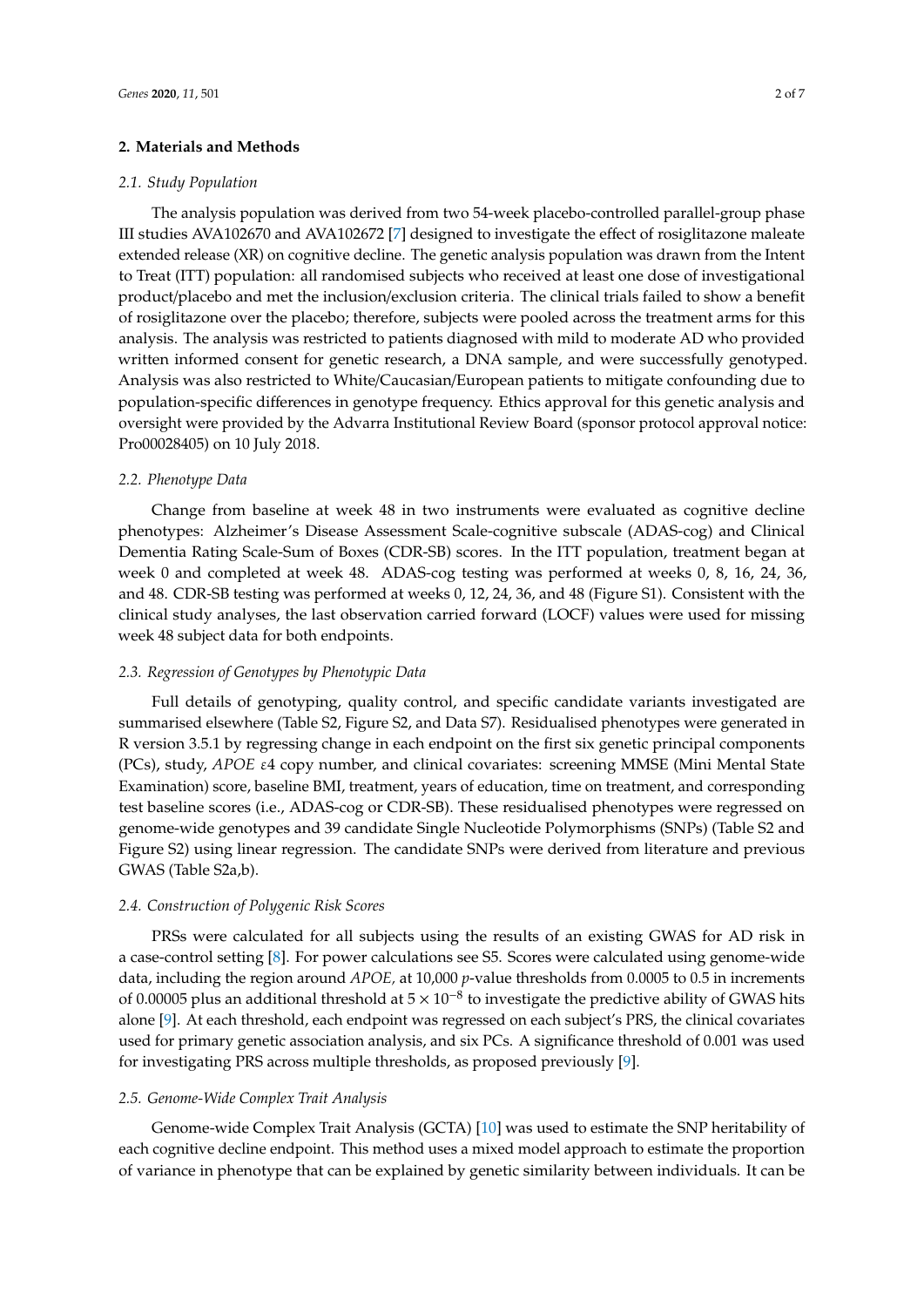thought of as providing an upper limit of the variance that can be explained by PRS. A mixed model was fit in GCTA using expectation maximization with a maximum of 10,000 iterations, with fixed effects of the clinical covariates also used in the PRS analysis and six PCs.

# **3. Results**

# *3.1. Subjects*

Subjects in the genetic analysis population are representative of the White ITT population with respect to demography and efficacy endpoints (Table [1\)](#page-2-0).

| <b>Measure</b>                                               | <b>ITT</b>                             | Genotyped                              |  |
|--------------------------------------------------------------|----------------------------------------|----------------------------------------|--|
| Randomised treatment, Pooled Group, n (%)                    | 2532 (100%)                            | 2164 (100%)                            |  |
| Sex, F:M $(\%F)$                                             | 1447:1085 (57%)                        | 1234:930 (57%)                         |  |
| Age, Years, Mean (SD)                                        | 73.71 (8.14)                           | 73.66 (8.09)                           |  |
| Ethnicity $n$ (%)                                            |                                        |                                        |  |
| Hispanic or Latino                                           | 284 (11%)                              | 249 (12%)                              |  |
| Not Hispanic or Latino                                       | 2238 (88%)                             | 1910 (88%)                             |  |
| Missing, $n$ (%)                                             | $10 \, (\leq 1\%)$                     | $5 \left( \langle 1\% \rangle \right)$ |  |
| ADAS-cog change from baseline W48 LOCF,<br>Mean (SD)         | 2.98(6.71)                             | 2.94(6.78)                             |  |
| Missing, $n$ (%)                                             | 99 (3.9%)                              | $71(3.3\%)$                            |  |
| CDR-SB change from baseline W48 LOCF,<br>Mean (SD)           | 1.50(2.46)                             | 1.47(2.45)                             |  |
| Missing, $n$ (%)                                             | 196 (7.7%)                             | 149 (6.9%)                             |  |
| Baseline ADAS-cog, Mean (SD)                                 | 24.65 (9.86)                           | 24.49 (9.86)                           |  |
| Missing, $n$ (%)                                             | $5(1\%)$                               | $4 \left( \langle 1\% \rangle \right)$ |  |
| Baseline CDR-SB, Mean (SD)                                   | 6.79(3.52)                             | 6.73(3.52)                             |  |
| Missing, $n$ (%)                                             | 41 $(1.6\%)$                           | 32 $(1.5\%)$                           |  |
| BMI, Mean (SD)                                               | 25.65(4.03)                            | 25.68 (4.01)                           |  |
| Missing, $n$ (%)                                             | $6(1\%)$                               | $4 \left( \langle 1\% \rangle \right)$ |  |
| Number of copies of ApoE4, Mean (SD)                         | 0.71(0.69)                             | 0.72(0.69)                             |  |
| Screening Mini Mental State Examination<br>(MMSE), Mean (SD) | 19.78 (4.11)                           | 19.85 (4.08)                           |  |
| Missing, $n$ (%)                                             | $2 \left( \langle 1\% \rangle \right)$ | $2 \left( \langle 1\% \rangle \right)$ |  |
| Years of Education, Mean (SD)                                | 10.76(4.02)                            | 10.76 (4.03)                           |  |
| Missing, $n$ (%)                                             | 7(1%)                                  | $4(1\%)$                               |  |
| Time in treatment (days), Mean (SD)                          | 296.86 (88.23)                         | 299.93 (84.73)                         |  |
| Missing, $n$ (%)                                             | 26(1%)                                 | $21 (< 1\%)$                           |  |

<span id="page-2-0"></span>**Table 1.** Demographic data across treatment arms in Intent to Treat (ITT) and genotyped populations: Percentages may not total 100% due to rounding.

ADAS-cog: Alzheimer's Disease Assessment Scale-cognitive subscale, CDR-SB: Clinical Dementia Rating Scale-Sum of Boxes, LOCF: Last Observation Carried Forward.

# *3.2. Association Analysis Results*

Phenotype is residualised and transformed prior to association analysis. The effect of each variable used in residualisation is summarized in Table S4. Treatment duration and MMSE were significantly associated with both endpoints. Years of education and BMI were associated with ADAS-cog change but not CDR-SB change; baseline CDR-SB is associated with CDR-SB change, but baseline ADAS-cog is not associated with ADAS-cog change. For both ADAS-cog and CDR-SB endpoints, there was a nominal but nonsignificant ( $\alpha = 6.41 \times 10^{-4}$ ) association between *APOE* genotype (number of  $\varepsilon$ 4 alleles) and cognitive decline ( $p = 0.019$  and  $p = 0.033$ , respectively).

There were no significant associations with any of the 39 candidate variants or genome-wide variants with either primary endpoint (Figure [1,](#page-3-0) Table S2a,b and Data S3). Significance thresholds are Bonferroni corrected.  $\alpha$  = 0.05 was split equally between candidate variants and genome-wide variants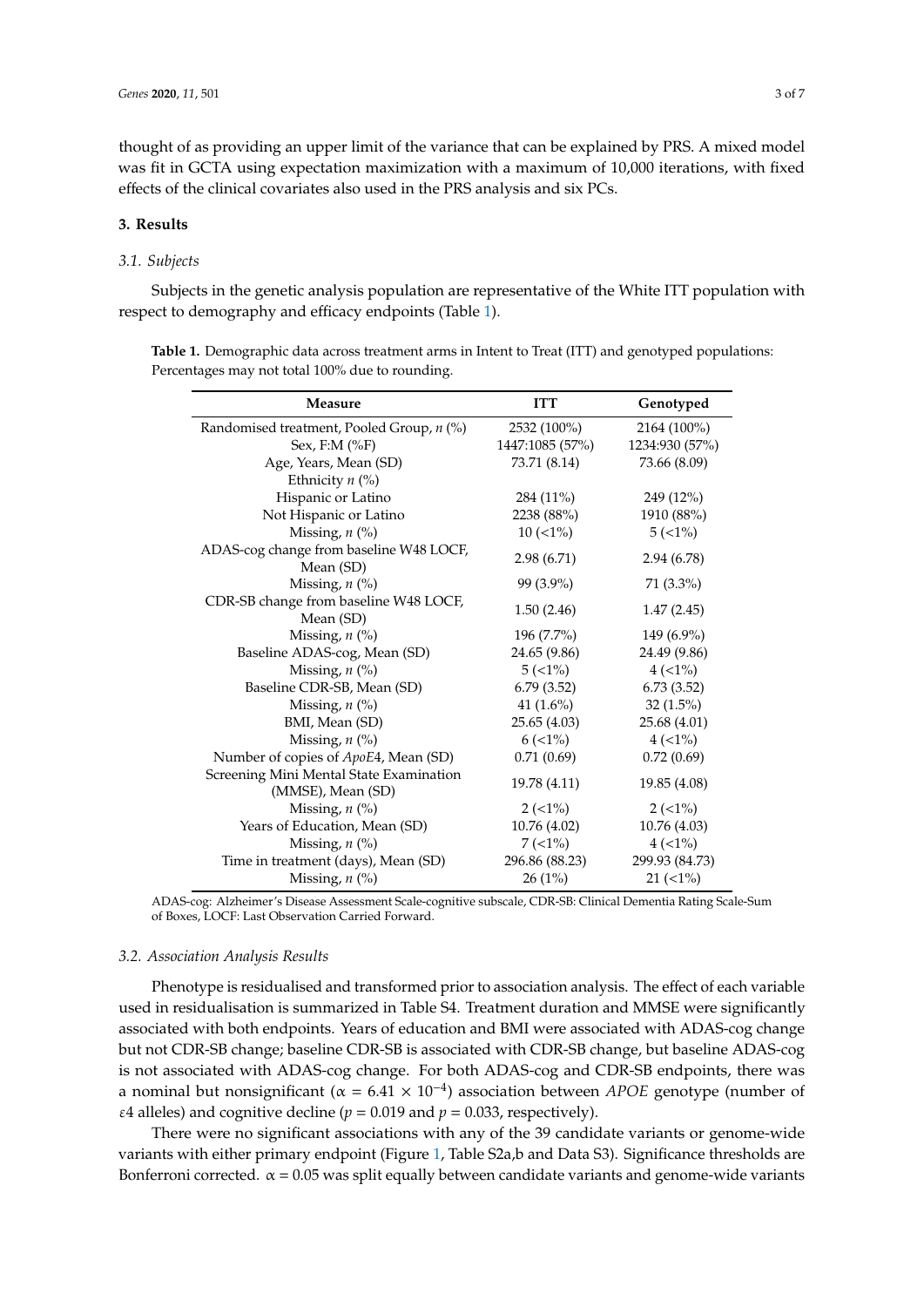<span id="page-3-0"></span>analyses. The resulting  $\alpha = 0.025$  was further split between 39 candidate variants, equaling a threshold of  $\alpha = 6.41 \times 10^{-4}$ . For the genome-wide analysis, the conventional *p*-value threshold of  $5 \times 10^{-8}$  was halved, resulting in  $\alpha = 2.5 \times 10^{-8}$ .



**Figure 1.** Manhattan plots showing Genome-Wide Association Study (GWAS) results for two **Figure 1.** Manhattan plots showing Genome-Wide Association Study (GWAS) results for two cognitive decline endpoints. Red line: GWAS significance threshold of  $p < 2.5 \times 10^{-8}$ .

# *3.3. Polygenic Risk Scores*

For the two endpoints ADAS-cog and CDR-SB, the most predictive *p*-value threshold  $(P_T)$  for genome-wide PRSs was identified based on variance explained; these thresholds (*P<sup>T</sup>* = 0.0707 and  $P_T = 0.00005$  respectively) are determined by the data to give the most predictive score. PRS explains a small, statistically significant ( $p = 0.0004$ ) proportion of variance (0.54%) in ADAS-cog change (Table [2\)](#page-4-0). Alzheimer's PRS did not significantly predict CDR-SB change (*p* = 0.08) (Table [2](#page-4-0) and Data S9). A 1-standard-deviation increase in Alzheimer's PRS would correspond to a 0.53 point change in ADAS-cog and a 0.09 point change in CDR-SB. An interaction analysis for ADAS-cog for 39 AD risk variants and PRS showed no significant interaction (Data S10).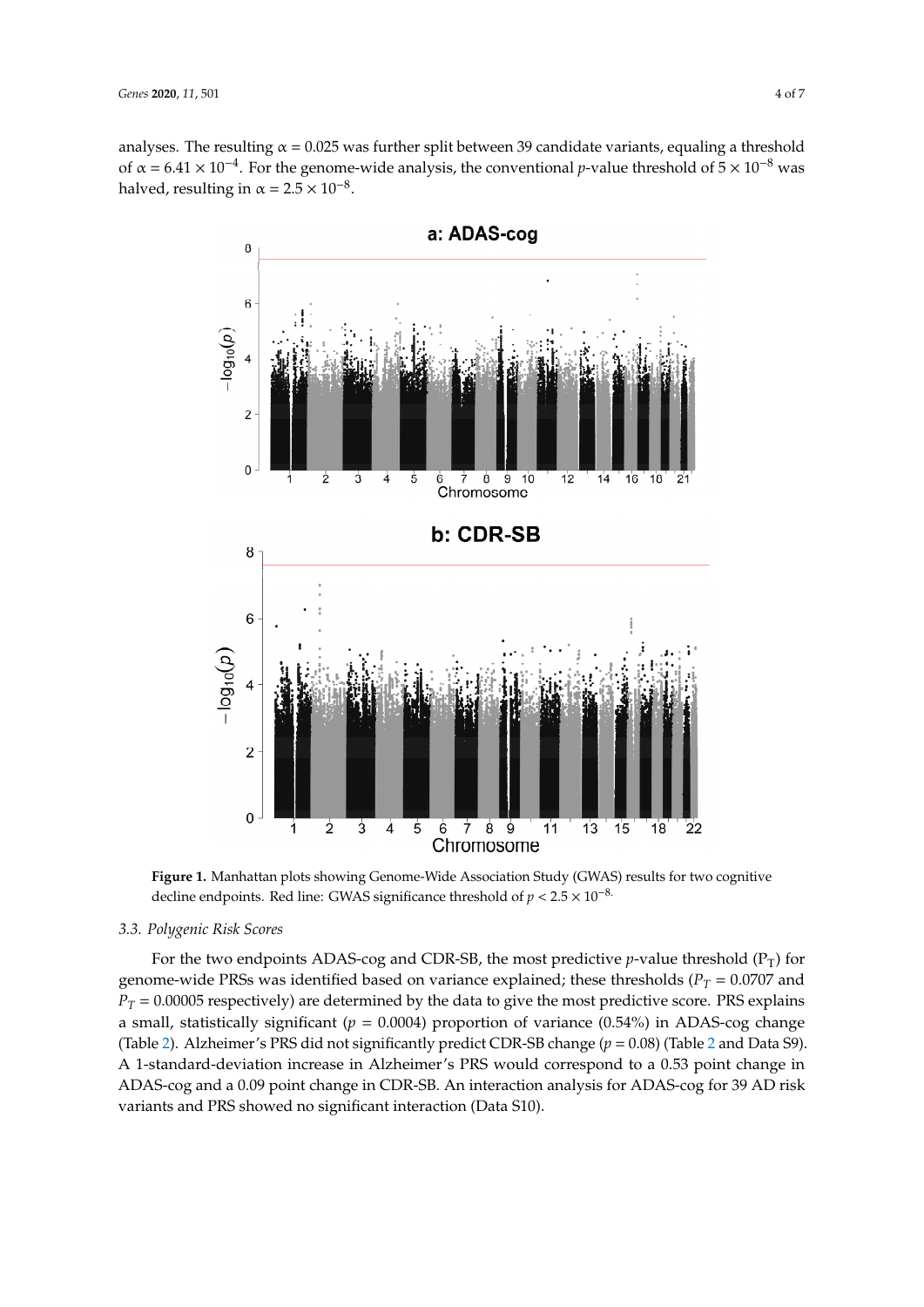| Phenotype                                                                | ADAS-cog | <b>CDR-SB</b> |
|--------------------------------------------------------------------------|----------|---------------|
| Threshold $P_T$                                                          | 0.0707   | 0.00005       |
| Variance explained by PRS $(R^2)$                                        | 0.0054   | 0.0014        |
| Variance explained by all covariates $(R^2)$                             | 0.1172   | 0.1034        |
| Variance explained by all covariates other than PRS—"Null Model" $(R^2)$ | 0.112    | 0.1021        |
| Effect of 1 SD increase in PRS on cognitive decline                      | 0.529    | 0.092         |
| Coefficient for PRS                                                      | 3646.94  | 11.99         |
| Standard Error for PRS                                                   | 1026.53  | 11.99         |
| <i>p</i> -value for $ Coefficient  = 0$                                  | 0.0004   | 0.0817        |
| Number of SNPs in PRS $(PT)$                                             | 15960    | 93            |

<span id="page-4-0"></span>**Table 2.** Predictive ability of PRS on cognitive decline: The *p*-value threshold, PT, is the optimum *p*-value threshold for selecting SNPs and weights from Lambert et al. [\[8\]](#page-6-0) to produce the most predictive PRS.

### *3.4. GCTA Results*

The heritability estimate for ADAS-cog change was  $2.47\%$  (SE =  $8.83\%$ ). The heritability estimate for CDR-SB change was  $8.26\%$  (SE = 10.24%). These were very low heritabilities estimated with wide confidence intervals and small point estimates; for example, Yang et al [\[10\]](#page-6-2) reported heritabilities for Crohn's Disease, bipolar disorder, and type 1 diabetes as 56% (SE = 7%), 71% (SE = 7%), and 57%  $(SE = 7\%)$ , respectively. These results from GCTA suggest that the heritability of cognitive decline is low—albeit the power for GCTA, even to detect large heritabilities, was poor in this sample (power < 30% for heritability of 20%, Table S6).

# **4. Discussion**

No genetic variants identified met the threshold for statistical significance for either endpoint. This result is consistent with previous findings that common and rare genetic variants for AD susceptibility have a limited impact on the rate of cognitive decline in AD patients [\[6\]](#page-5-5) (Table S8). It must be noted that the sample size for disease progression studies, including the present one, are much smaller than those in AD risk GWAS.

The present analysis investigated cognitive decline in AD patients with mild-to-moderate disease and showed limited evidence for a genetic component in this phenotype. This finding may not generalize to cognitive decline in AD generally, and instead, the lack of genome-wide significant loci, poor predictive power of PRS, and low heritability as measured by GCTA may be due to characteristics of the current study population. These include the disease stage; relatively short, 48-week, follow-up period; and the strictly defined clinical trial population, all of which may mask the influence of any genetic factors on cognitive decline. Alongside the relatively small sample size and homogeneous patient characteristics, the latter being consistent with interventional drug trials, these aspects of the study population represent the main limitations.

The poor predictive ability of PRS in AD cognitive decline seen here is consistent with results from GCTA and GWAS. There was no evidence for large effect loci in GWAS or for either progression phenotype having a high heritability as measured by GCTA. Low heritability and variants of individually small effect suggest that, even with larger, better powered Alzheimer's GWAS or enhanced risk scoring methods, genetics is unlikely to provide substantial utility in differentiating fast progressors from slow progressors in patients with mild to moderate but advanced disease.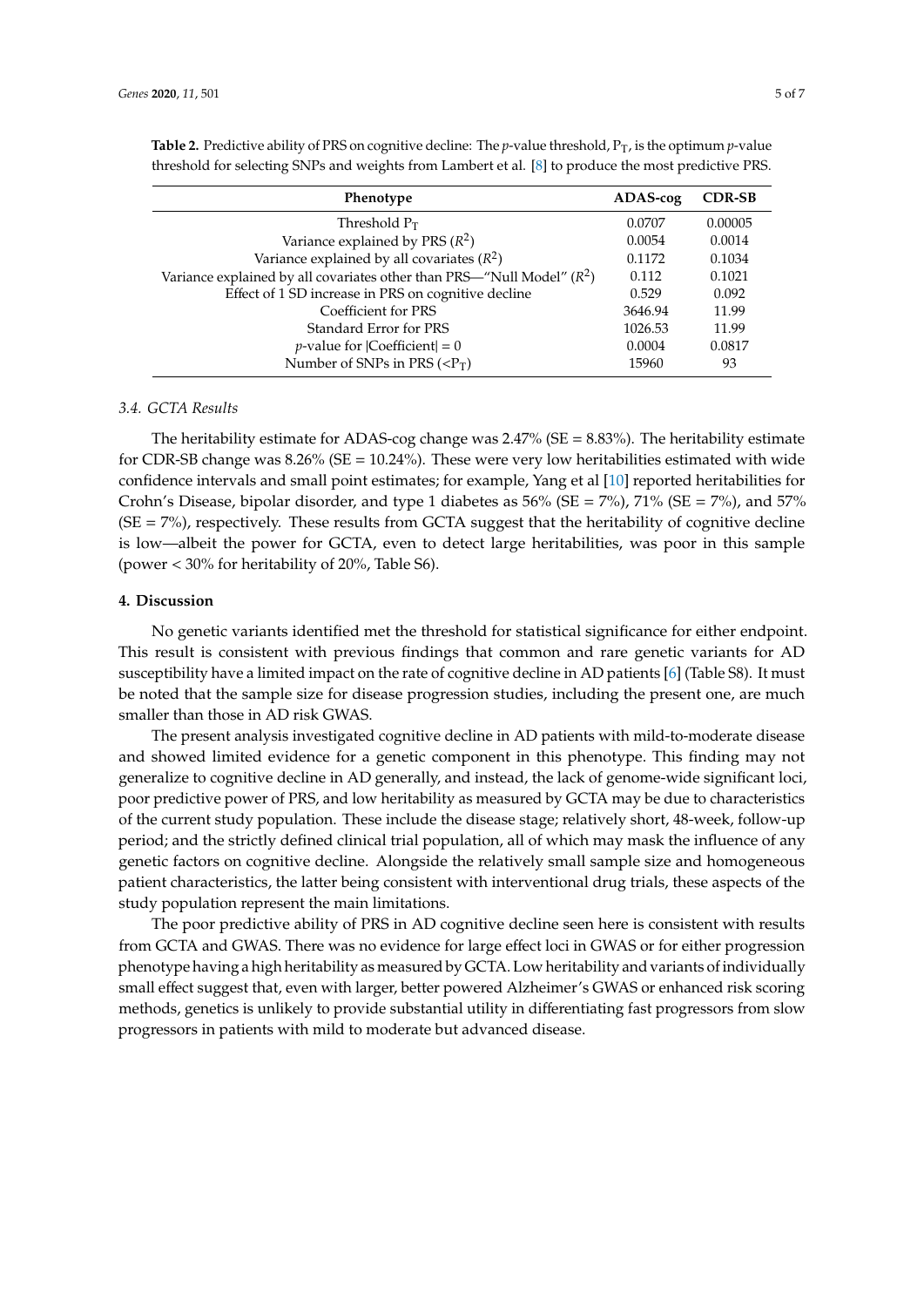**Supplementary Materials:** The following are available online at http://[www.mdpi.com](http://www.mdpi.com/2073-4425/11/5/501/s1)/2073-4425/11/5/501/s1, Supplementary 1: Trial Design; Figure S1. Study Schematic; Supplementary 2: GWAS Results; Table S2a. Candidate Variant Analysis: Change from Baseline in ADAS-cog at Week 48; Table S2b. Candidate Variant Analysis: Change from Baseline in CDR-SB at Week 48; Figure S2a. QQ plot for ADAS-cog; Figure S2b. QQ plot for CDR-SB; Supplementary 3: Power Calculations for Association Studies; Figure S3. Power curves for candidate and GWAS analysis, for both endpoints; Supplementary 4: Detail on Clinical Covariates; Table S4a. Effect of Covariates in GWAS: ADAS-cog; Table S4b. Effect of Covariates in GWAS: CDRSB; Supplementary 5: Power Calculations for PRS; Figure S5a. Power Curves for PRS predicting ADAS-cog change; Figure S5b. Power Curves for PRS predicting CDR-SB change; Supplementary 6: Power Calculations for GCTA; Table S6. Power to detect different heritability values; Supplementary 7: Details on Genotyping and QC; Supplementary 8: Mixed Model Analysis; Table S8. Results of individual candidate SNP association with progression as assessed by a mixed model with repeated measures; Supplementary 9: Quantiles Plots; Figure S9. Quantiles plots; Table S9. PRS Quantiles; Supplementary 10: Interaction Analysis between PRS and Candidate Variants.

**Author Contributions:** Conceptualization, J.E., A.X.Q., P.S.J., A.R.H., and D.J.P.; methodology, J.E., S.G., A.X.Q., P.S.J., A.R.H., and D.J.P.; software, J.E. and S.G.; validation, S.G.; formal analysis, J.E., S.G., and A.X.Q.; investigation, J.E., S.G., A.X.Q., P.S.J., A.R.H., and D.J.P.; resources, J.E., S.G., A.X.Q., P.S.J., A.R.H., and D.J.P.; data curation, S.G. and A.X.Q.; writing—original draft preparation, J.E., S.G., A.X.Q., P.S.J., A.R.H., and D.J.P.; writing—review and editing, J.E., S.G., A.X.Q., P.S.J., A.R.H., and D.J.P.; visualization, J.E. and S.G.; supervision, P.S.J., A.R.H., and D.J.P.; project administration, P.S.J., A.R.H., and D.J.P.; funding acquisition, P.S.J., A.R.H., and D.J.P. All authors have read and agreed to the published version of the manuscript.

**Funding:** This research was funded by GlaxoSmithKline. The APC was funded by GlaxoSmithKline.

**Acknowledgments:** Funding for this retrospective analysis was provided by GlaxoSmithKline (GSK). The authors wish to acknowledge the participating subjects, their caregivers, and the study investigators who participated in the original clinical trials. We also wish to acknowledge Laura Yerges-Armstrong for critical review of the study protocol and manuscript, Charles Cox for critical review of the study protocol.

**Conflicts of Interest:** J.E. and D.J.P. are employed by GlaxoSmithKline and own GSK stock. P.S.J., A.X.Q., and A.R.H. are former GSK employees. A.R.H. owns GSK stock.

**Data Availability:** The GSK sponsored summary statistics generated and/or analysed during the current study can be requested by making an enquiry via [www.clinicalstudydatarequest.com.](www.clinicalstudydatarequest.com)

# **References**

- <span id="page-5-0"></span>1. Guerreiro, R.; Wojtas, A.; Brás, J.; Carrasquillo, M.; Rogaeva, E.; Majounie, E.; Cruchaga, C.; Sassi, C.; Kauwe, J.S.; Younkin, S.; et al. TREM2 variants in Alzheimer's disease. *N. Engl. J. Med.* **2012**, *368*, 117–127. [\[CrossRef\]](http://dx.doi.org/10.1056/NEJMoa1211851) [\[PubMed\]](http://www.ncbi.nlm.nih.gov/pubmed/23150934)
- <span id="page-5-1"></span>2. Bertram, L.; Lange, C.; Mullin, K.; Parkinson, M.; Hsiao, M.; Hogan, M.F.; Schjeide, B.M.; Hooli, B.; Divito, J.; Ionita, I.; et al. Genome-wide association analysis reveals putative Alzheimer's disease susceptibility loci in addition to APOE. *Am. J. Hum. Genet.* **2008**, *83*, 623–632. [\[CrossRef\]](http://dx.doi.org/10.1016/j.ajhg.2008.10.008) [\[PubMed\]](http://www.ncbi.nlm.nih.gov/pubmed/18976728)
- <span id="page-5-2"></span>3. Saunders, A.M.; Strittmatter, W.J.; Schmechel, D.; George-Hyslop, P.H.; Pericak-Vance, M.A.; Joo, S.H.; Rosi, B.L.; Gusella, J.F.; Crapper-MacLachlan, D.R.; Alberts, M.J.; et al. Association of apolipoprotein E allele 4 with late-onset familial and sporadic Alzheimer's disease. *Neurology* **1993**, *43*, 1467–1472. [\[CrossRef\]](http://dx.doi.org/10.1212/WNL.43.8.1467) [\[PubMed\]](http://www.ncbi.nlm.nih.gov/pubmed/8350998)
- <span id="page-5-3"></span>4. Jansen, I.E.; Savage, J.E.; Watanabe, K.; Bryois, J.; Williams, D.M.; Steinberg, S.; Sealock, J.; Karlsson, I.K.; Hägg, S.; Athanasiu, L.; et al. Genome-wide meta-analysis identifies new loci and functional pathways influencing Alzheimer's disease risk. *Nat. Genet.* **2019**, *51*, 404–413. [\[CrossRef\]](http://dx.doi.org/10.1038/s41588-018-0311-9) [\[PubMed\]](http://www.ncbi.nlm.nih.gov/pubmed/30617256)
- <span id="page-5-4"></span>5. Ramanan, V.K.; Risacher, S.L.; Nho, K.; Kim, S.; Shen, L.; McDonald, B.C.; Yoder, K.K.; Hutchins, G.D.; West, J.D.; Tallman, E.F.; et al. GWAS of longitudinal amyloid accumulation on  $^{18}F$ -florbetapir PET in Alzheimer's disease implicates microglial activation gene *IL1RAP*. *Brain* **2015**, *138*, 3076–3088. [\[CrossRef\]](http://dx.doi.org/10.1093/brain/awv231) [\[PubMed\]](http://www.ncbi.nlm.nih.gov/pubmed/26268530)
- <span id="page-5-5"></span>6. Del-Aguila, J.L.; Fernandez, M.V.; Schindler, S.; Ibanez, L.; Deming, Y.; Ma, S.; Saef, B.; Black, K.; Budde, J.; Norton, J.; et al. Assessment of the Genetic Architecture of Alzheimer's Disease Risk in Rate of Memory Decline. *J. Alzheimer's Dis.* **2018**, *62*, 745–756. [\[CrossRef\]](http://dx.doi.org/10.3233/JAD-170834) [\[PubMed\]](http://www.ncbi.nlm.nih.gov/pubmed/29480181)
- <span id="page-5-6"></span>7. Harrington, C.; Sawchak, S.; Chiang, C.; Davies, J.; Donovan, C.; Saunders, A.M.; Irizarry, M.; Jeter, B.; Zvartau-Hind, M.; Van Dyck, C.H.; et al. Rosiglitazone does not improve cognition or global function when used as adjunctive therapy to AChE inhibitors in mild-to-moderate Alzheimer's disease: Two phase 3 studies. *Curr. Alzheimer Res.* **2011**, *8*, 592–606. [\[CrossRef\]](http://dx.doi.org/10.2174/156720511796391935) [\[PubMed\]](http://www.ncbi.nlm.nih.gov/pubmed/21592048)